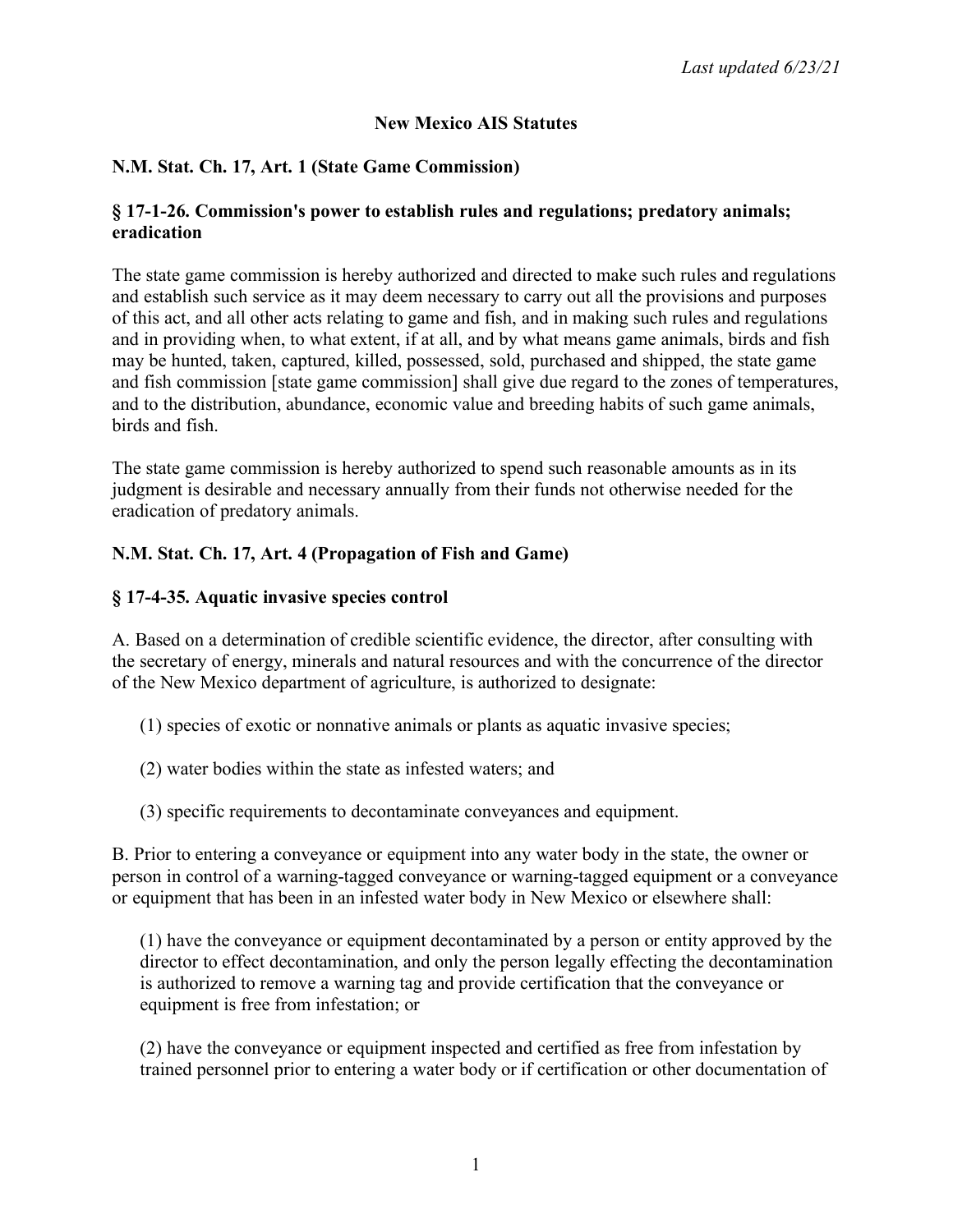decontamination is not available, otherwise demonstrate compliance with the decontamination requirements established by the director.

C. A law enforcement officer may impound a conveyance or equipment if the person transporting the conveyance or equipment refuses to submit to an inspection authorized by this section and the officer has reason to believe that an aquatic invasive species may be present, or if the conveyance or equipment has a warning tag affixed and the operator of the conveyance is attempting to enter a state water body and cannot provide evidence that the conveyance or equipment has been decontaminated. A law enforcement officer shall take action to prevent equipment or conveyances believed or known to contain an aquatic invasive species and warning-tagged equipment or conveyances from entering a state water body.

D. The impoundment of a conveyance or equipment may continue for a reasonable period necessary to inspect and decontaminate the conveyance or equipment.

E. Notwithstanding any provision to the contrary, no motor vehicle that is drawing a conveyance shall be impounded pursuant to this section.

F. Trained personnel may:

(1) establish, operate and maintain aquatic invasive species check stations and conduct inspections at or adjacent to the entrance to any state-controlled water body or, pursuant to a cooperative agreement, at or adjacent to any county, municipal or federally or privately controlled water body or at or adjacent to the exit point of an infested water body or at a location agreed to by the owner of the conveyance or equipment in order to inspect conveyances and equipment prior to a conveyance or equipment entering, being launched onto or being directly exposed to water bodies of the state or upon the conveyance's or equipment's departure from infested waters;

(2) affix a warning tag to equipment or a conveyance where the presence of an aquatic invasive species has been found;

(3) affix a warning tag to a conveyance or equipment upon the conveyance or equipment leaving an infested water; or

(4) affix a warning tag to a conveyance or equipment that the trained personnel have reason to believe is infested with an aquatic invasive species based on its point of origin or use.

G. Except for state, local, tribal or federal agencies and their respective agents, employees and contractors while performing their duties or contractual obligations specific to management or control of an aquatic invasive species, it is unlawful for a person to:

(1) knowingly possess, import, export, ship or transport an aquatic invasive species into, within or from the state;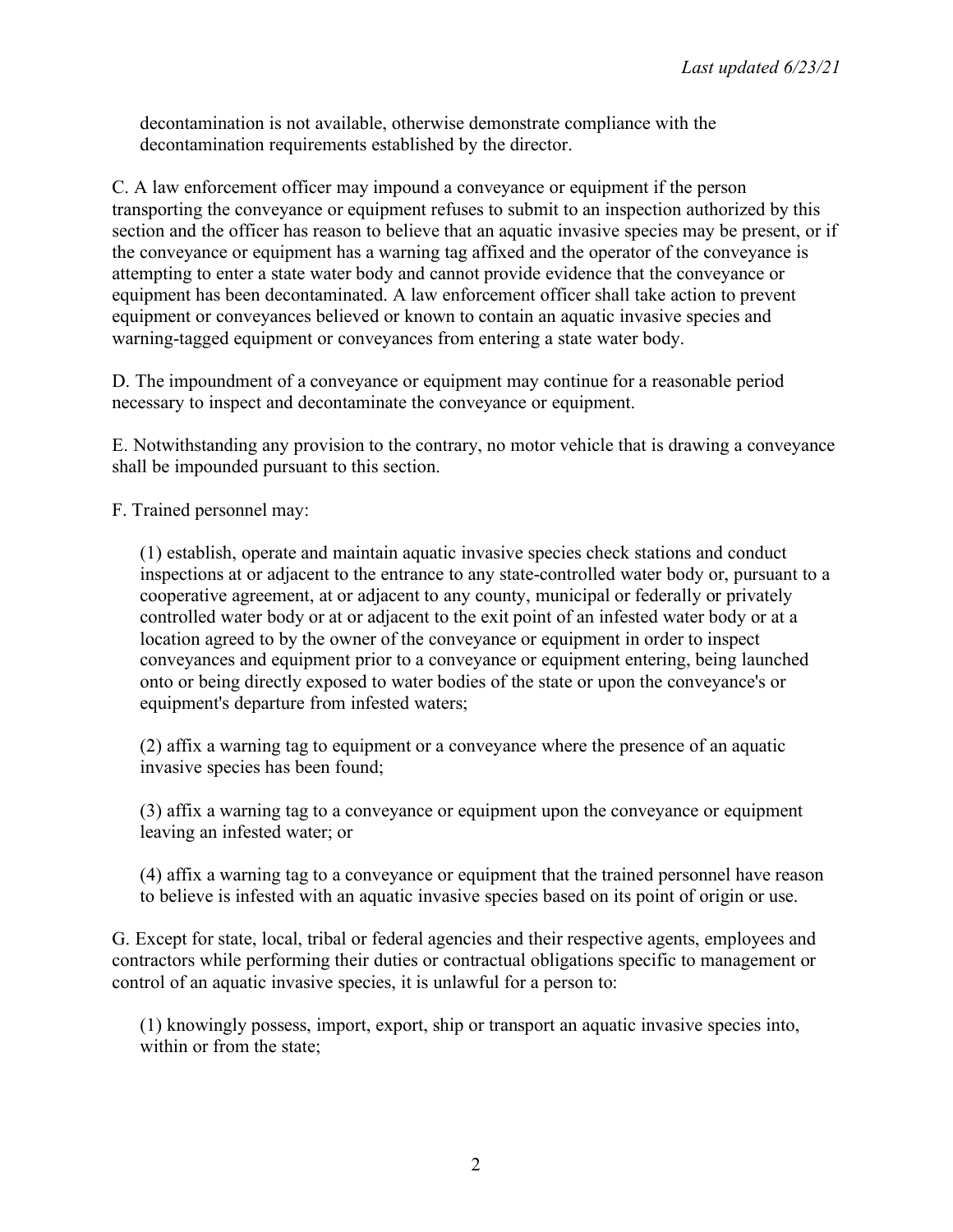(2) knowingly release, place, plant or cause to be released, placed or planted an aquatic invasive species into a water body or adjacent to a water body where it reasonably might be anticipated to be introduced into a water body that is not infested;

(3) remove a warning tag other than as provided pursuant to this section;

(4) introduce any tagged conveyance or equipment or any equipment or conveyance from which a warning tag has been unlawfully removed into a water body without first having that conveyance or equipment decontaminated and certified pursuant to the provisions of this section; or

(5) knowingly introduce into any water body a conveyance or equipment that has been exposed to an infested water body or a water body in any other state known to contain aquatic invasive species without first being decontaminated and certified pursuant to the provisions of this section.

H. Knowingly or willfully violating any provision of this section as a first offense is a petty misdemeanor. A second or subsequent violation of any provision of this section is a misdemeanor. Any violation is punishable pursuant to Section 31-19-1 NMSA 1978.

I. The director or the director's designee shall coordinate the monitoring of the water bodies of the state for the presence of aquatic invasive species, including privately controlled waters if the director has authorized access to them or has received permission to monitor them from the persons controlling access to such waters.

J. Upon determination of an infested water body in New Mexico, the director shall immediately recommend to the person in control of the infested water body actions to limit access or take other actions to prevent the potential spread of an aquatic invasive species to other water bodies.

K. The commission is authorized to adopt rules pursuant to Section 17-1-26 NMSA 1978, and the secretary of energy, minerals and natural resources is authorized to adopt rules pursuant to Section 16-2-32 NMSA 1978 as necessary to implement and enforce the provisions of this section.

L. The director may enter into cooperative agreements with any federal, state, county or municipal authority or private entity that may be in control of a water body potentially affected by aquatic invasive species.

M. As used in this section:

(1) "aquatic invasive species" means quagga mussels and zebra mussels and other exotic or nonnative aquatic animals, including invertebrates but excluding those species listed as protected in Chapter 17 NMSA 1978, or any plant or animal species whose introduction into an aquatic ecosystem is determined by the director, after consulting with the secretary of energy, minerals and natural resources and with the concurrence of the director of the New